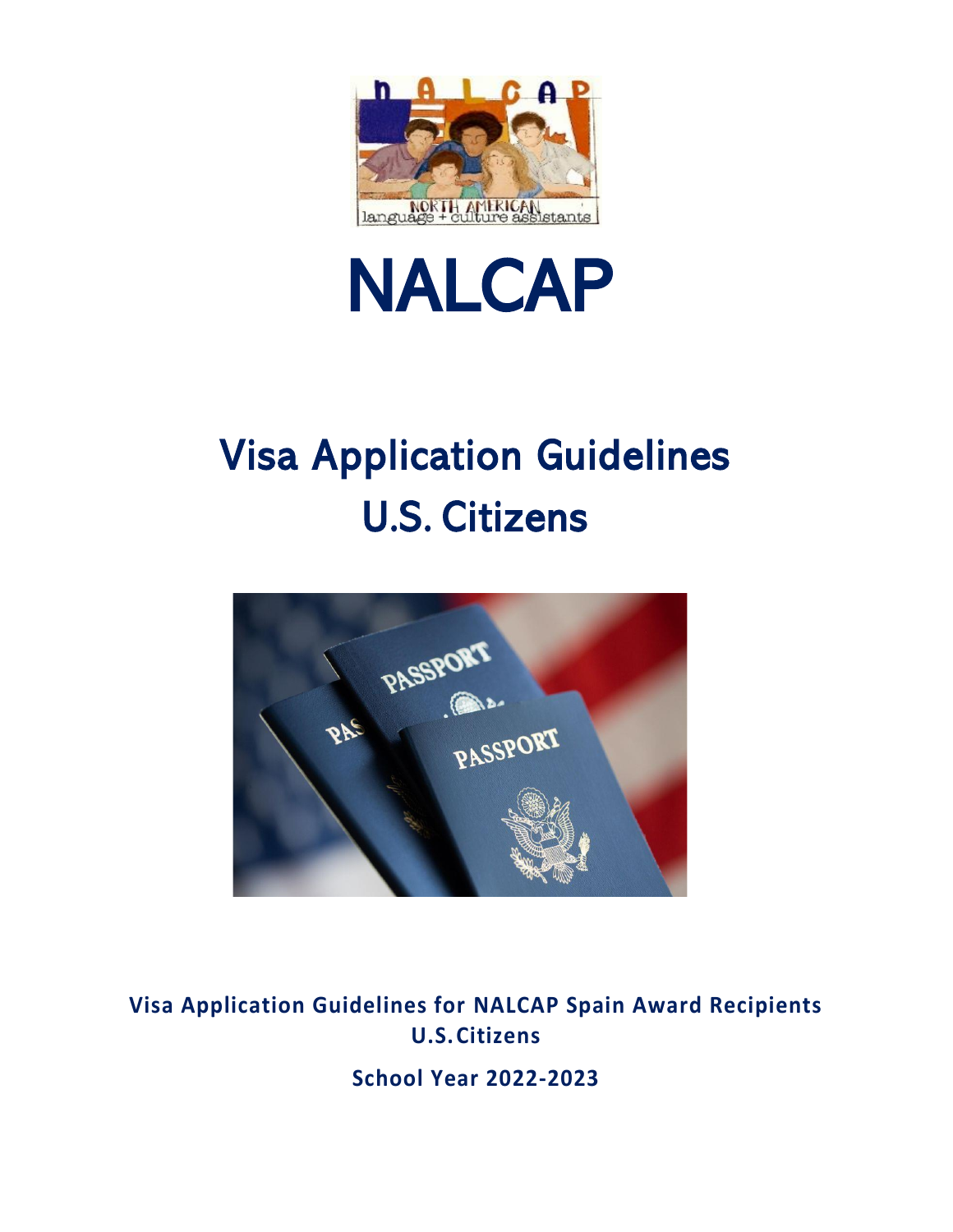

*NALCAP North American Language and Culture Assistants Program*



#### **IMPORTANT NOTICE**

These guidelines are aimed to help you through the application process for your visa to travel to Spain. However, we strongly encourage all applicants to confirm the information with your local Consulate General of Spain.

Please note that all the information provided by the consular offices overrules any type of information provided here*.*

#### **\*Please be aware that you will be applying for a Student/Study Visa.**

## **General Information**

Congratulations! Now that you have accepted your NALCAP assignment for the 2022-2023 school year, you are one step closer to being in Spain. We wish you a most successful experience at your school and in Spain!

As a recipient of the grant, you have just been awarded, your stay in Spain will fall under a **Study Visa – Conversation Class Assistants**. You will need to fill out the National Visa Application Form and follow the instructions. Please note that:

- You **cannot** leave for Spain before obtaining a visa because you **cannot** apply for the visa in Spain.
- You may apply for a visa starting July 1, which is 3 months before your official program start date of October 1. Unfortunately, you are not allowed to apply before this date.
- Your US passport must have a validity of at least 1 year at the time that you submit your visa application.

**WE URGE YOU NOT TO PURCHASE ANY NON-REFUNDABLE PLANE TICKETS or a TICKET THAT DOES NOT PERMIT CHANGES WITHOUT PENALTIES** , until you have undergone the complete visa application process – this entails having submitted the application and **having received the actual visa in hand**. This will prevent you from experiencing possible or unexpected scenarios in the future, such as having to pay unexpected out-of-pocket change fees because on the date of your departure you still did not receive your visa. Please do not assume you will have your visa by a certain date. Visa processing may take up to various weeks depending on the consulate.

**We recommend not buying the plane tickets until you have the actual visa in your custody.**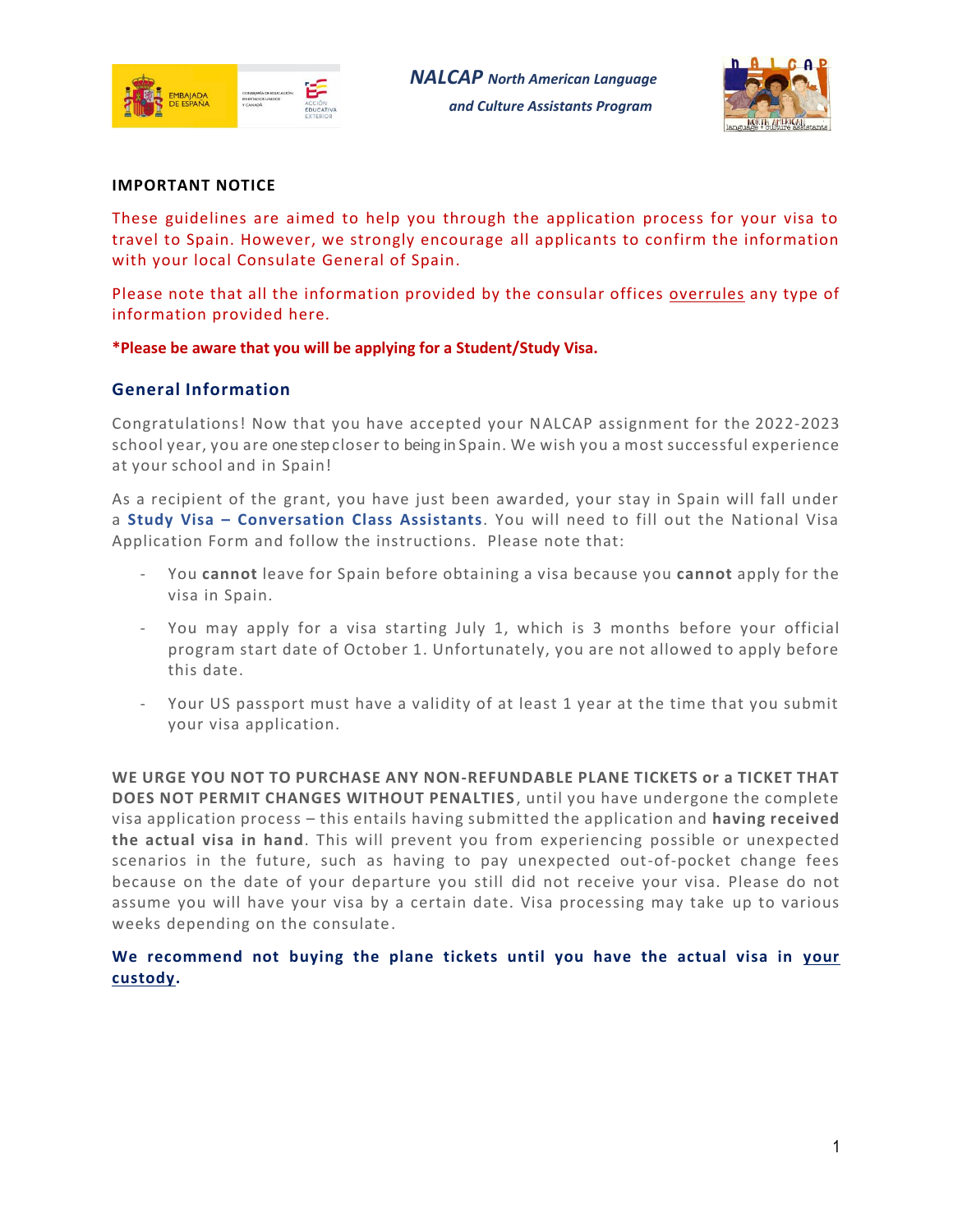

*NALCAP North American Language and Culture Assistants Program*



# **Step 1. Before starting the process. What you need to know.**

The following two steps must be completed before starting the actual visa process.

1. Firstly, you need to have received your C*arta de Nombramiento* (Letter of Acceptance) sent out by your regional education office in Spain. Please note that you cannot begin the process until you have this letter.

2. Locate your local Consulate General of Spain in the United States that provides the consular services for one of the following:

- a. State of residence OR
- b. State where your driver's license or State ID was issued OR
- c. State where you go to school (you will need to have a student ID)

Each Consulate provides services for several States, so please make sure you correctly identify your local Consulate office. To help you with this, we are providing the following map. You will also find direct access to all the Consular district office websites on page 3 (just click on the name of the Consulate).

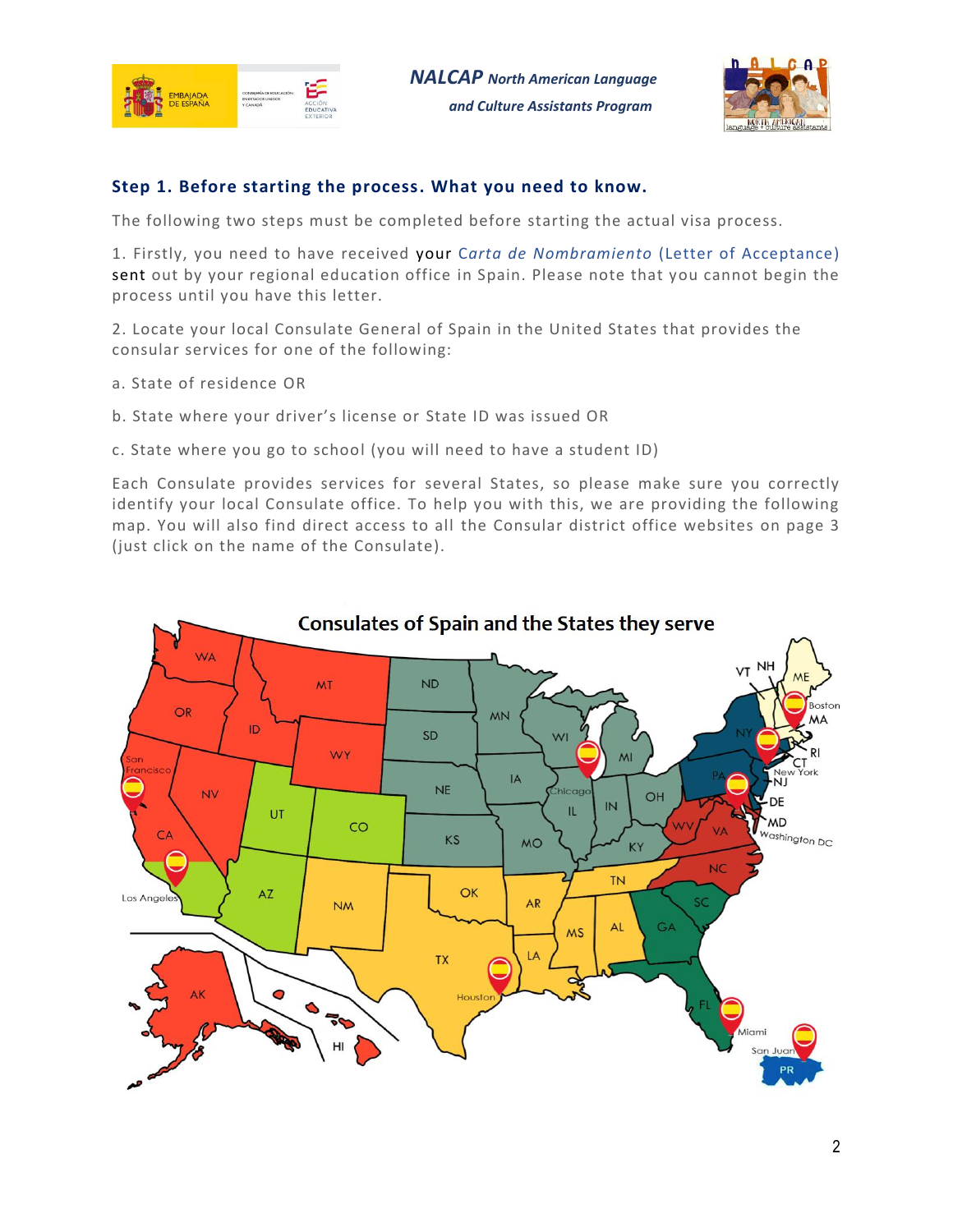



# **[Consulate General of Spain, Boston.](https://www.exteriores.gob.es/Consulados/boston/en/Paginas/index.aspx)**

Serving the States of Massachusetts, New Hampshire, Rhode Island, Vermont, and Maine.

# **[Consulate General of Spain, Houston.](https://www.exteriores.gob.es/Consulados/houston/en/Paginas/index.aspx)**

Serving the States of Alabama, Arkansas, Louisiana, Mississippi, Tennessee, New Mexico, Oklahoma, and Texas.

# **[Consulate General of Spain, Chicago.](https://www.exteriores.gob.es/Consulados/chicago/en/Paginas/index.aspx)**

Serving the States of Illinois, Indiana, Iowa, Kansas, Nebraska, North Dakota, South Dakota, Ohio, Kentucky, Michigan, Minnesota, Missouri, and Wisconsin

# **[Consulate General of Spain, Los Angeles.](https://www.exteriores.gob.es/Consulados/losangeles/en/Paginas/index.aspx)**

Serving the States of California (Imperial, Kern, Los Angeles, Orange, Riverside, Bernardino, San Diego, San Luis Obispo, Barbara y Ventura Counties), Arizona, Colorado, and Utah.

# **[Consulate General of Spain, San Francisco.](https://www.exteriores.gob.es/Consulados/sanfrancisco/en/Paginas/index.aspx)**

Serving the States of Alaska, California (except counties pertaining to Los Angeles – see above), Hawaii, Idaho, Montana, Nevada, Oregon, Washington, Wyoming, and U.S. Territories in the Pacific.

# **[Consulate General of Spain, Miami](https://www.exteriores.gob.es/Consulados/miami/en/Paginas/index.aspx)**

Serving the States of Florida, Georgia, and South Carolina

# **[Consulate General of Spain, New York](https://www.exteriores.gob.es/Consulados/nuevayork/en/Paginas/index.aspx)**

Serving the States of New York, Connecticut, Delaware, Pennsylvania, and New Jersey

# **[Consulate General of Spain, Washington D.C.](https://www.exteriores.gob.es/Embajadas/washington/en/Paginas/index.aspx)**

Serving the States of Maryland, Virginia, West Virginia, North Carolina, and Washington D.C

# **[Consulate General of Spain, Puerto Rico.](https://www.exteriores.gob.es/Consulados/sanjuandepuertorico/es/Paginas/index.aspx)**

Serving the Islands of Puerto Rico, Vieques, Culebra and the U.S. Virgin Islands.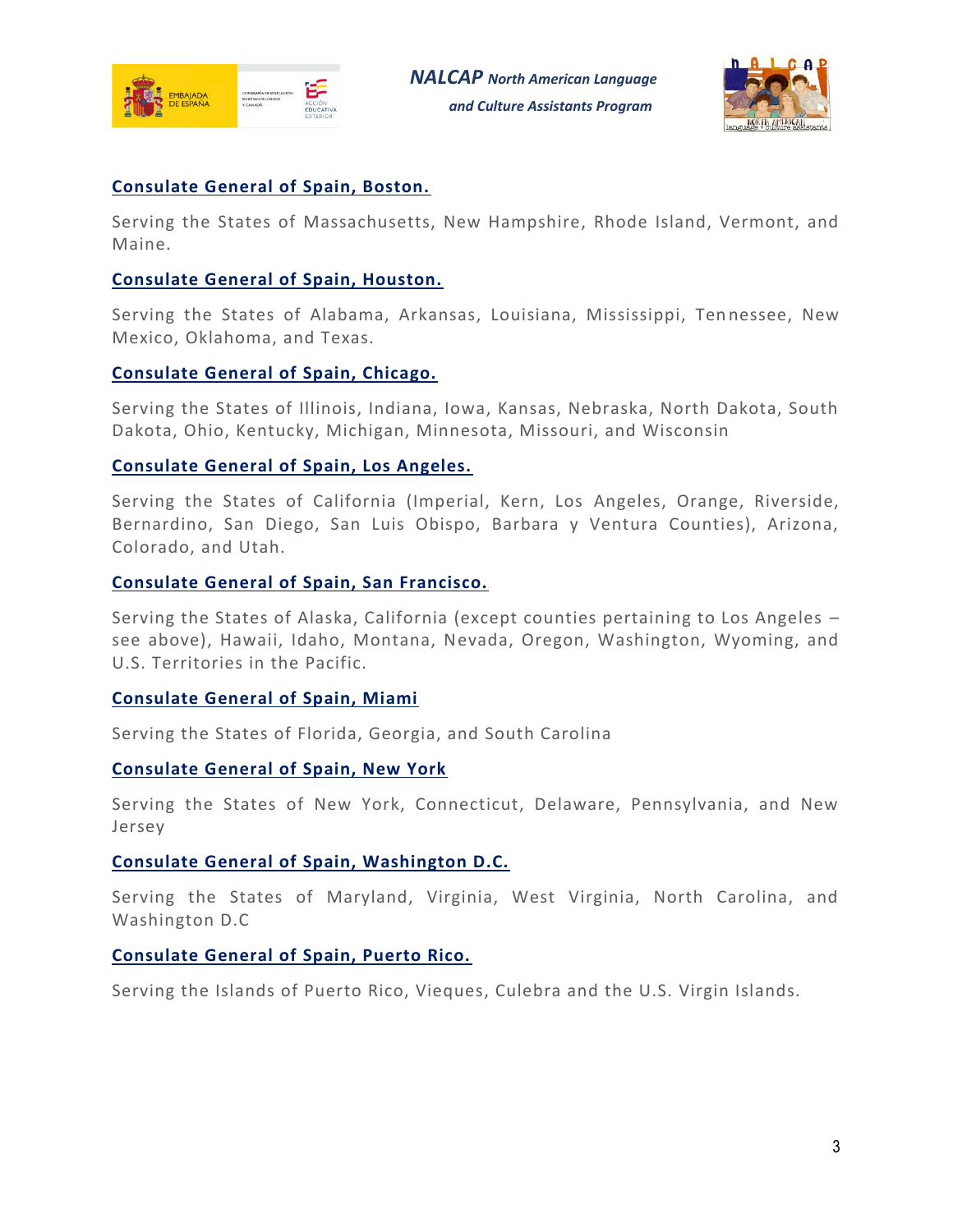

*NALCAP North American Language and Culture Assistants Program*



It is important to read these guidelines carefully and to take some time to learn about the process. Find out which consulate you need to work with to process your visa and become familiar with its website, operational times, and contact information.

Once you have identified your local Consulate General of Spain in the U.S., you can access the necessary information for your visa application on [our website](https://www.educacionyfp.gob.es/eeuu/convocatorias-programas/convocatorias-eeuu/nalcap/visa.html) or on the consulate website. Although the information on our website is up to date, we strongly recommend that you also access your local consulate website to ensure that you are informed of all the last-minute updates.

Please read the instructions for your visa application carefully and start to collect all the necessary paperwork as soon as possible. Please note that the requirements may vary and that the entire process may take up to various weeks, depending on the consulate.

It is also important to take into account that some of the required documents may only be attained through American state or federal agencies (background checks or apostilles). You will find that not only Spanish agencies may take a while to process applications, but American ones do as well, and in some instances may require many weeks of waiting. You must allow for processing times for these documents at these offices, which may not offer expedited services nor walk-in requests. Make sure you keep time frames in mind when requesting the documents.

All the Consulates General of Spain are familiar with the Language and Culture Assistants Program, and the staff there are willing to help you to process your visa diligently and as quickly as possible. Please bear in mind that the visa process is the sole responsibility of the Consulates General of Spain and the Ministry of Foreign Affairs, and not the Ministry of Education of Spain.

And while we recommend that you research all the information regarding your visa application and start collecting the paperwork as soon as possible, do not forget that you will need your *Carta de Nombramiento* in order to make your appointment and to start the application process for your visa at the Consulate.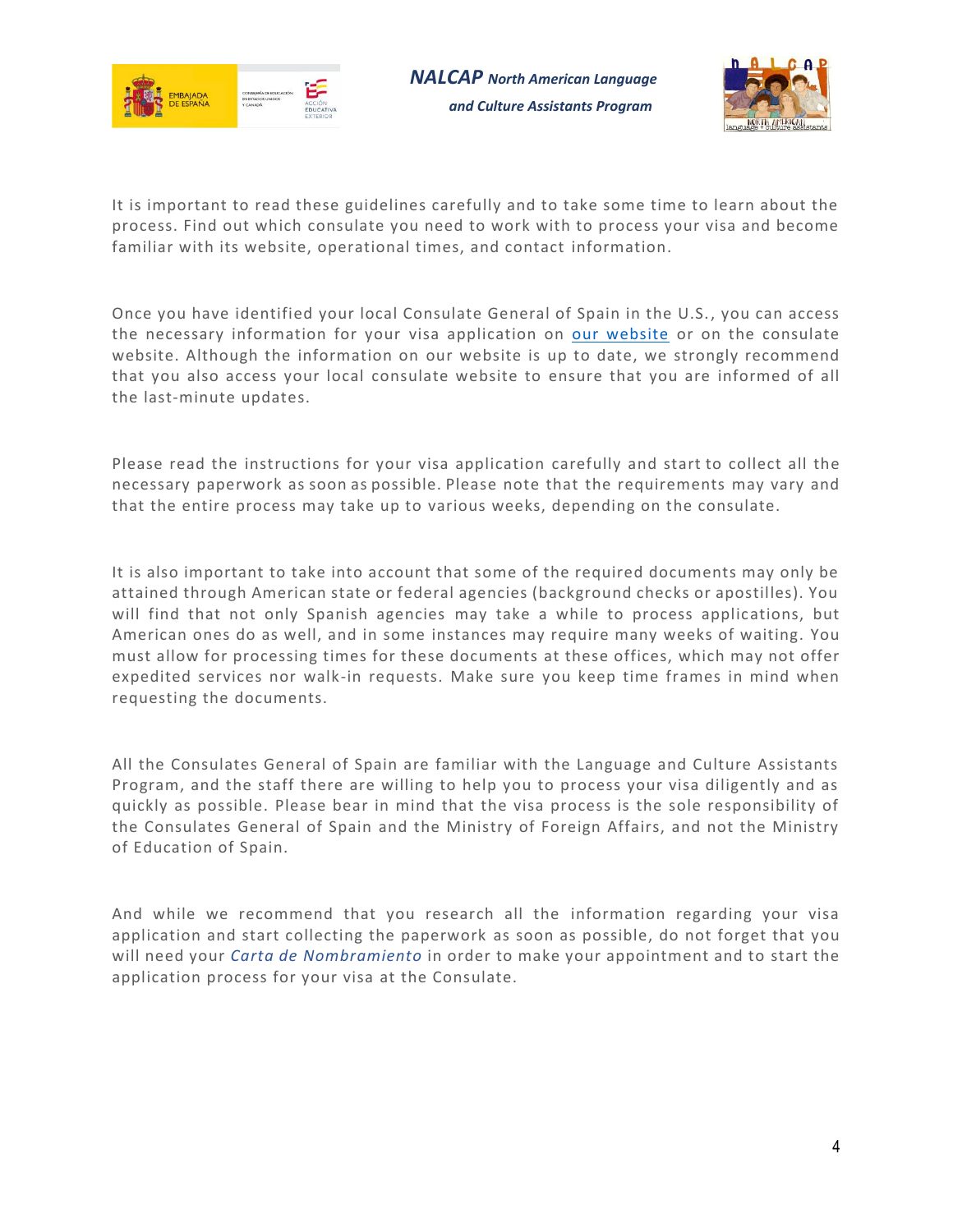



## **Step 2. Once you have a PLAZA ACEPTADA status on PROFEX**

If you have a PLAZA ACEPTADA status on PROFEX any time **after April 15th**, you may start requesting the necessary documents for your visa application from the corresponding American offices. We are referring to the background check and the Apostille certification. But please note that these documents are only **valid for 5 months**. So, if they expire by the time you submit them as part of your visa application, they will not be valid and therefore will not be accepted. Please be aware of the time frames.

**The background check will need to be apostilled by the Department of State and translated by a certified translator. The apostille does not need to be translated.**

## **Step 3. Receiving the Letter of Acceptance (Carta de Nombramiento)**

As mentioned above, before applying for your visa, you must receive an original copy of your *Carta de Nombramiento* or *Letter of Acceptance* issued by your regional education office in Spain. You will receive this letter as an email attachment.

You will need to take the letter (the original one) plus a copy of it to your local consulate. Please make sure that once you have submitted the application, the original Letter of Acceptance is returned to you. **YOU WILL NEED THE ORIGINAL letter in Spain for further legal formalities.**

We kindly request you to please keep in mind that neither **the Embassy of Spain nor the Spanish Consulates have anything to do with the issuing of the Letter of Acceptance**, so they **cannot request it or rush it** or any other matter of that nature. You must have the C*arta de Nombramiento* before making the appointment at the Consulate and going to said appointment.

Please be aware that you will be applying for a Student/Study Visa.

## **Step 4. Preparing your visit to the Consulate General of Spain**

#### **Making an appointment**

Check with your consulate on how to make an appointment. Depending on each consulate, appointments can be made by phone or online or they might accept walk-ins.

Please make sure that you will have gathered all the required documents by the time of your appointment.

You should also have extra copies of each required document for your appointment, as well as to take with you to Spain.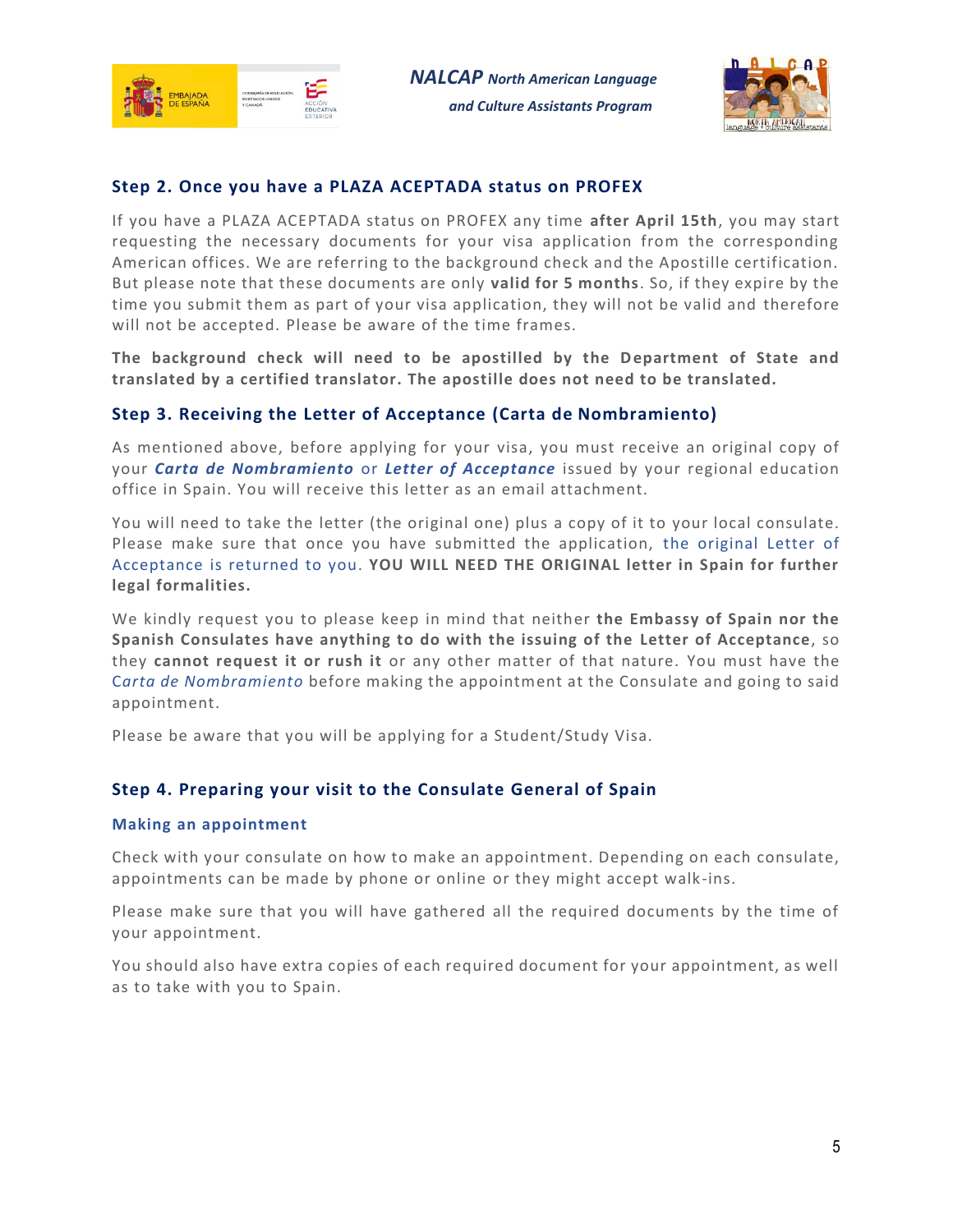



## **Required documents for your visa appointment**

Although these are the generally required documents, please check with your consulate for specific document requirements as they may vary depending on each Consulate.

1. Your **U.S. passport together with a photocopy**. Please note that it must be signed and valid for **at least ONE YEAR at the time you submit your application.**

2. Your **driver's license** or **State issued ID** or **student ID** in addition to a photocopy.

3. **2 recent passport photos** on a white background.

4. The **original copy of your Letter of Acceptance** (C*arta de Nombramiento*) from the regional education office offering you a placement in Spain, as well as a photocopy of this document. \*This letter is **EXTREMELY IMPORTANT** as it contains all the pertinent information about your grant, the duration of your stay in Spain, the school where you have been placed (with name, address, and phone number), as well as the information concerning your health insurance policy.

## **IMPORTANT NOTE:** *Please make sure the original document is returned to you, as it may be requested in Spain for further legal formalities.*

5. **A money order** for the visa processing fee: US\$ 160 (for US citizens). The fee must be paid by money order, made payable to *Consulado General de España*.

6. **An original medical certificate** (copies will not be accepted) and a translation of this document into Spanish (please check with your consulate about the specific content and translation requirements for this certificate) as it may vary according to each consulate. Keep in mind that this document is only valid for 3 months.

## **IMPORTANT NOTE:** *Please make sure the original document is returned to you, as it may be requested in Spain for further legal formalities.*

7. **A background check** (no copies). Please check with your local consulate to see if a State Background Check or an FBI Background Check is requested and if it is necessary to have it notarized, certified by the Apostille of The Hague and/or translated into Spanish by a certified translator (only the background check; not the Apostille). You may need to undergo all of these processes, depending on the consulate. The background check is only valid for 5 months. Please consider all possible time frames for the submission of your application.

## **IMPORTANT NOTE:** *Please make sure the original document is returned to you, as it will be requested by your school in Spain for further legal formalities.*

8. **2 National Visa application forms** properly filled out and a photocopy of these documents. Please fill these out BEFORE YOUR VISIT.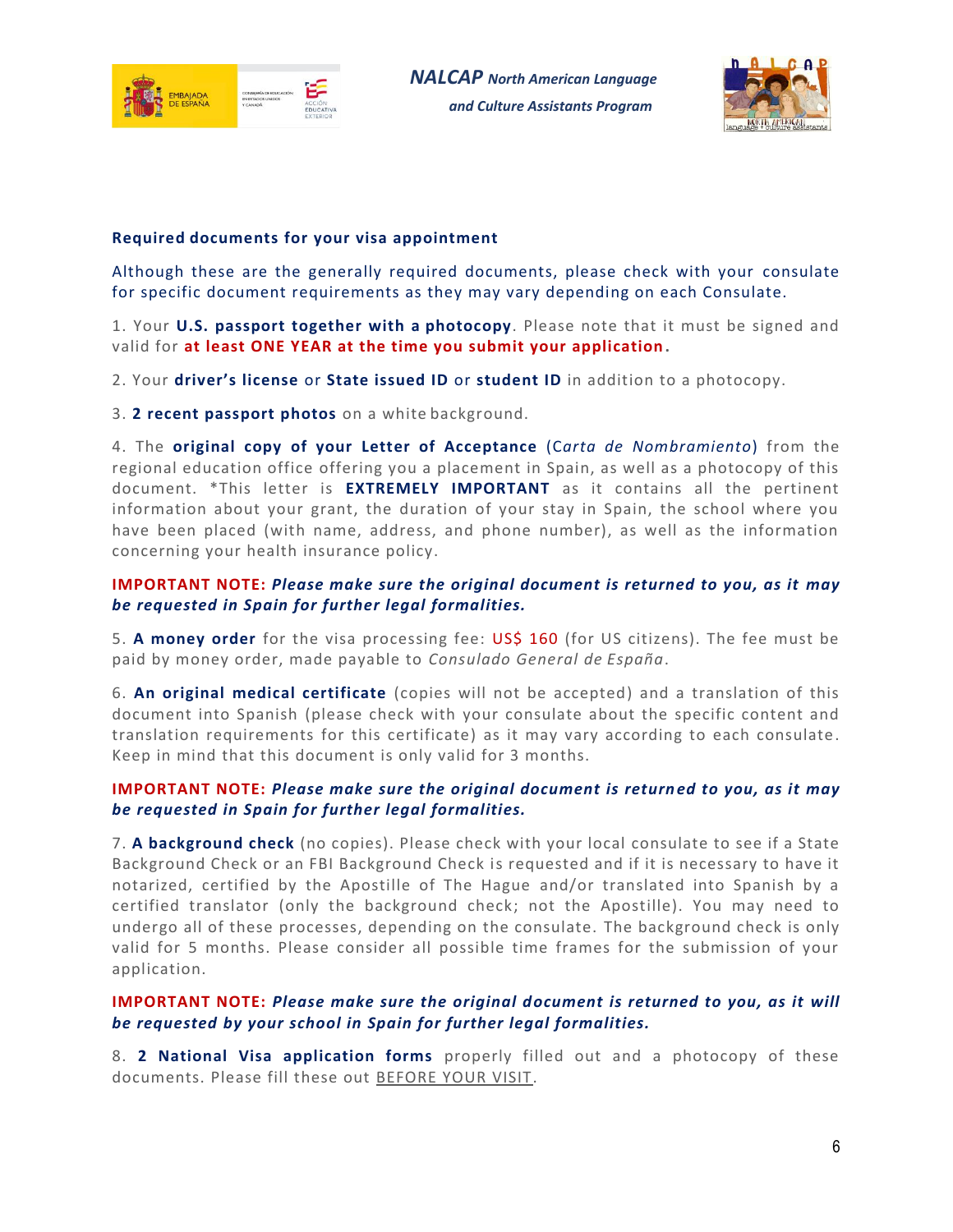



## **For questions concerning visa applications**

Any questions regarding visa applications should **ONLY** be directed to your local consulate.

# **Filling out the Application for National Visa Form. Helpful tips.**

# \*Very important: Please keep in mind that the date format in Europe is:

# Day/Month/Year DD/MM/YYYY

| Item           | Description                                                           | You write or check box                            |
|----------------|-----------------------------------------------------------------------|---------------------------------------------------|
| $\mathbf{1}$   | Apellido(s)                                                           | Last name                                         |
| $\overline{2}$ | Apellido(s) de nacimiento (apellido(s)<br>anterior(es))               | Previous last names if any                        |
| $\overline{3}$ | Nombre(s)                                                             | First name                                        |
| $\overline{4}$ | Fecha de nacimiento                                                   | Date of birth                                     |
| 5              | Lugar de nacimiento                                                   | Place of birth (City, State)                      |
| 6              | País de Nacimiento                                                    | Country of birth                                  |
| $\overline{7}$ | Nacionalidad actual                                                   | <b>USA</b>                                        |
| 8              | Sexo                                                                  | Sex                                               |
| 9              | Estado civil                                                          | <b>Marital Status</b>                             |
| 10             | Menores de edad                                                       | n/a                                               |
| 11             | Número de documento nacional de<br>identidad, si procede              | Only if Spanish citizen. If not, leave<br>blank   |
| 12             | Tipo de documento de viaje                                            | Check "Pasaporte ordinario"                       |
| 13             | Número del documento de viaje                                         | Passport number                                   |
| 14             | Fecha de expedición                                                   | <b>Issued Date</b>                                |
| 15             | Válido hasta                                                          | Valid until date                                  |
| 16             | Expedido por                                                          | Issued by US Dept. of State                       |
| 17             | Domicilio postal y dirección de correo<br>electrónico del solicitante | Postal address, email address and phone<br>number |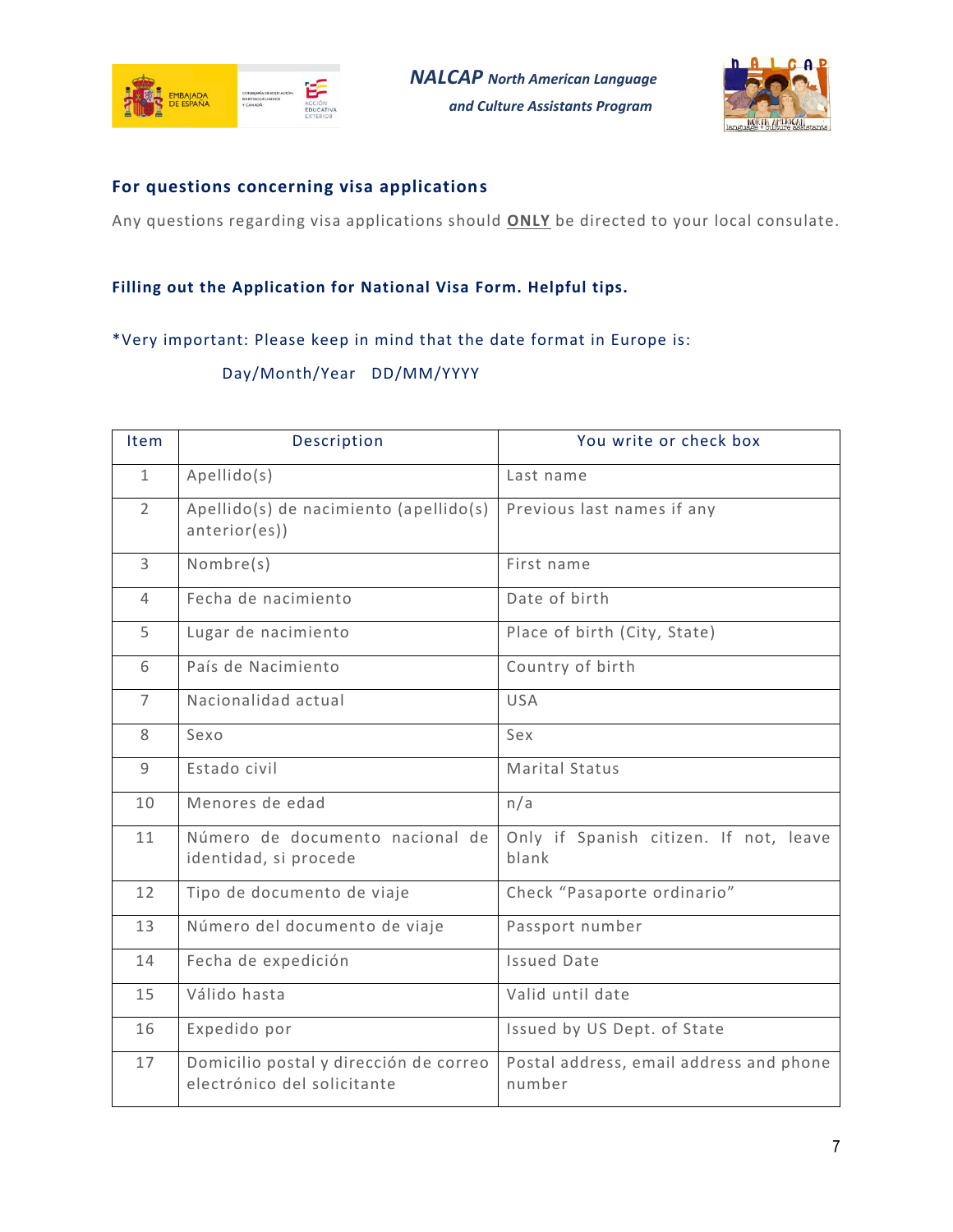

*NALCAP North American Language* 

 *and Culture Assistants Program*



| 18          | Residente en un país distinto del país<br>de nacionalidad actual                                                | Leave Blank                                                         |
|-------------|-----------------------------------------------------------------------------------------------------------------|---------------------------------------------------------------------|
| 19          | Profesión actual                                                                                                | Current profession                                                  |
| <b>Item</b> | <b>Description</b>                                                                                              | You write in or check box                                           |
| 20          | Motivo principal del viaje                                                                                      | Check "Estudios" box                                                |
| 21          | Fecha de entrada prevista en España                                                                             | The date you plan on arriving in Spain                              |
| 22          | Número de entradas solicitadas                                                                                  | Check "múltiples" box                                               |
| 23          | Domicilio postal del solicitante en<br>España                                                                   | Address of school or regional education<br>office                   |
| $24 - 27$   | <b>NIE</b>                                                                                                      | Leave Blank                                                         |
| 28          | Nombre, dirección postal, número de<br>teléfono y correo electrónico del<br>centro de estudios o investigación. | Contact information for your school or<br>regional education office |
| 28          | Fecha prevista de inicio de los<br>estudios o investigación                                                     | Intended starting date of studies or<br>research October 1, 2022    |
| 28          | Fecha prevista de finalización de los<br>estudios o investigación                                               | 30/06/23 or otherwise indicated<br>on<br>letter of acceptance       |
| 28          | En caso de desplazamiento temporal<br>de menores                                                                | Leave Blank                                                         |
| $27 - 28$   | Lugar, fecha y firma.                                                                                           | Place, date and Signature                                           |

### **Step 5. Your appointment at the Consulate**

Make sure you are on time for your appointment and that you have all the necessary documents with you. Some consulates may penalize you if you do not keep your appointment. And please be aware that if you do not take all the required documents to your appointment, you will have to return home and make an appointment for another day.

## **Final Step: Once you get to Spain**

The visa you will be issued is **ONLY VALID FOR 90 DAYS**.

**Within the first 30 days after your arrival in Spain you must go to your local police station**